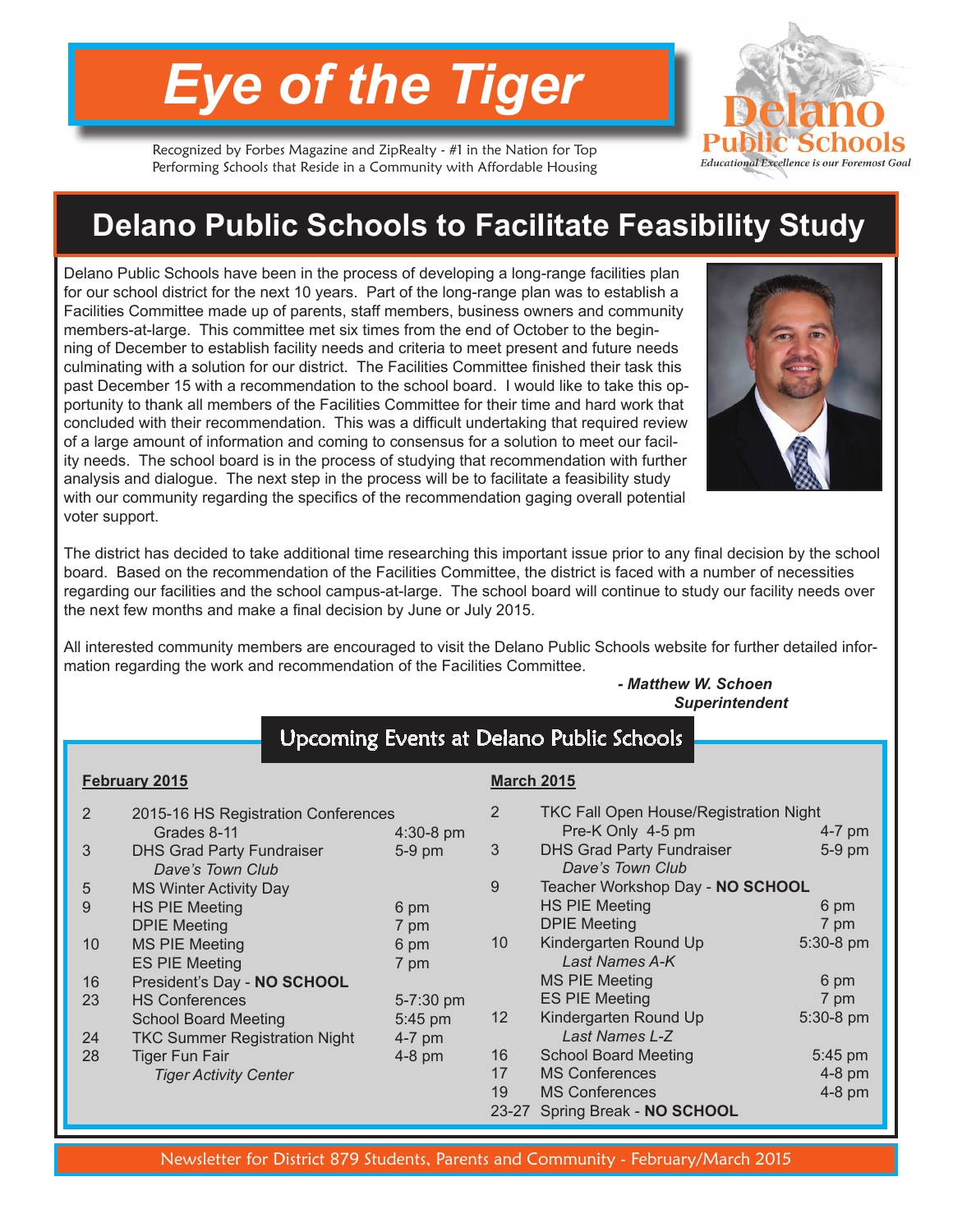## **Schools for Equity in Education (SEE): What can SEE do for Delano Public Schools?**

Schools for Equity in Education (SEE) has released its platform for the 2015 Legislative Session. The 2015 SEE platform advocated four primary planks promoting adequate and equitable education funding for students throughout Minnesota.

"We believe that all Minnesota students deserve a quality education", said SEE President Cathy Thom, a member of the Waconia School Board. "Our goal is to make sure that educational opportunities for our children do not vary simply because of their zip code."

#### **In the 2015 platform, SEE strongly asserts that:**

- All school districts must have the ability to adequately maintain their school facilities.
- State funding must be adjusted to provide effective and equitable assistance to individual low income, special education, and non-English speaking students while stagnated revenue for career and technical education programs needs to be increased.
- The fundamental per pupil basic formula must keep up with inflation to provide stability in education funding.
- Additional property tax relief is needed for taxpayers in low wealth property districts where the tax burden is high to support local school levies.

"The organization has put together a comprehensive platform and we are looking at some areas of funding we haven't looked at that closely in the past," said SEE Executive Director Brad Lundell. "There is a huge disparity among school districts in their ability to maintain their facilities and that must be addressed."

The current Alternative Facilities Program allows some school districts to implement a long-range facility maintenance plan to care for their school buildings and grounds. SEE wants the Alternative Facilities Program expanded to include all school districts. The average amount of maintenance funding in current participating school districts equals \$510 per student while the many districts without the Alternative Facilities Program average only \$212 per student. This display in available maintenance funding has often delayed or prevented needed projects until emergencies arise and costs multiply.

Lundell also pointed to formula adjustments needed to promote the organization's commitment to giving every student in Minnesota access to high-quality educational opportunities.

"We will always put per pupil basic formula funding and property tax fairness at the center of our *"There is a huge disparity among school districts in their ability to maintain their facilities and that must be addressed."*

 *- Brad Lundell, SEE Executive Director*

agenda," Lundell stated, "but the state formulas that provide assistance to low-income students don't treat students in SEE districts equitably. Our districts and the busiess community also want expanded opportunities for students interested in career and technical education and that requires more resources."

Delano Public Schools is a member of SEE and shares the organization's mission. Superintendent Matt Schoen expressed, "Delano Public Schools are firmly committed to equity in all areas of educational funding. This equity in funding is crucial to maintain educational excellence and be constantly vigilant of our property tax owners." On February 18, 2015, parents and community members are invited to attend the SEE Day at the Capitol. The goal of this day is to build legislative support for the critical issues facing SEE districts such as Delano.

SEE is a 58 member association of school districts located throughout Minnesota that represents approximately onethird of the students in Minnesota. Established in 1979, SEE has worked to promote adequate and equitable funding with a focus on the need for fairness for property taxpayers. For additional information, please visit www.schoolsforequity.org.

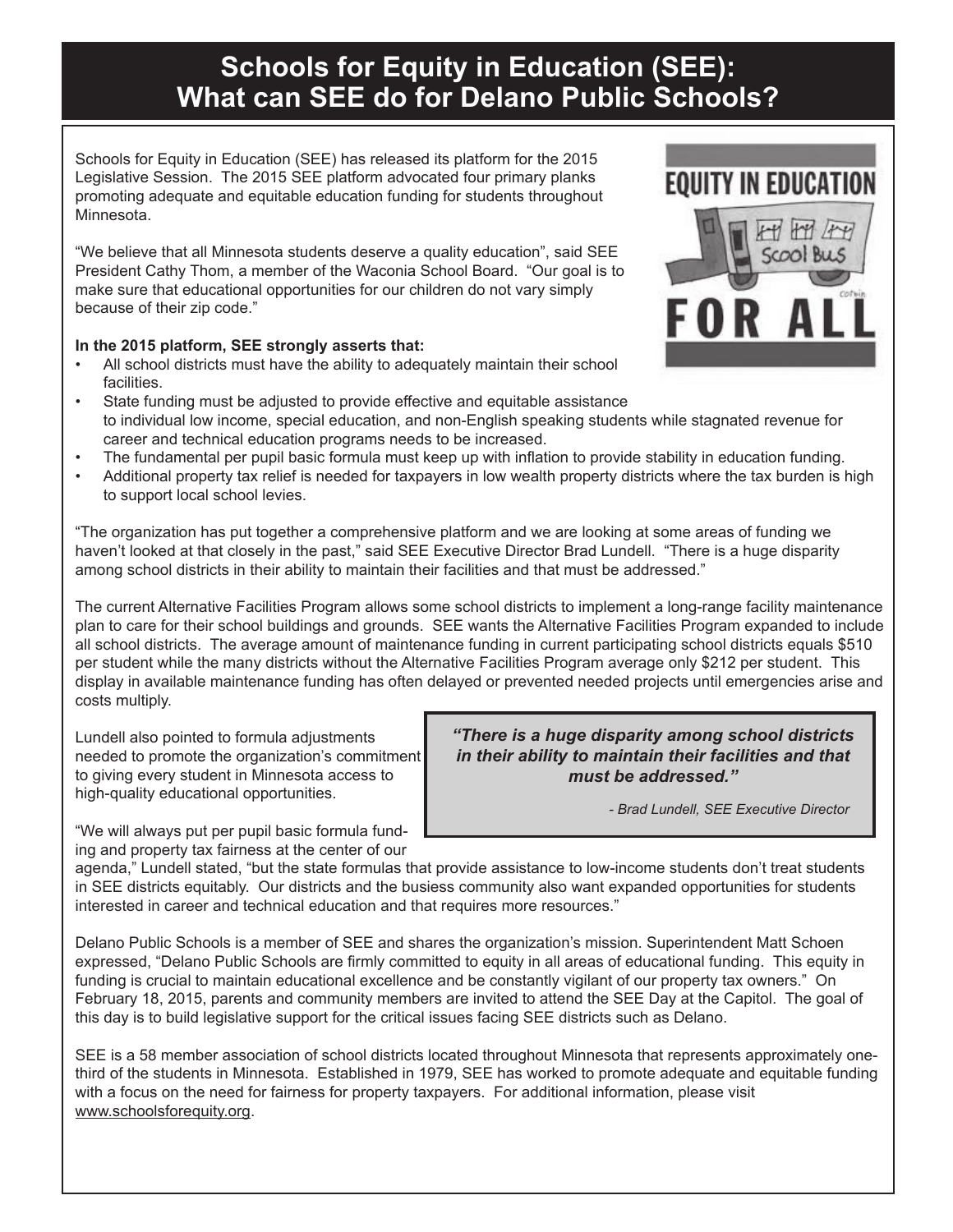### **Student School Board Representatives Help Build a Bridge of Understanding**

In case you didn't know, the Delano School Board has nine members, two of which are Delano High School students. Two years ago, Delano Public Schools decided to add student representatives to the school board. The goal of this change was to implement the "students' voice" into the school board process, while bringing board members and administration closer to the student body through insight, interaction and collaborative exchange of information.

To become a representative a student must meet the following eligibility requirements:

- The representative must be entering their junior year at Delano High School, have good moral character and be a resident of the Delano Public School District for at least one year prior to the date of selection.
- The representative must meet and maintain all eligibility requirements for extra-curricular activities as detailed in the "DHS Student Handbook."
- The representative must exhibit characteristics of good citizenship and have no history of serious disciplinary actions.
- The representative must maintain at least 95% attendance and a minimum GPA of 2.5.





Student representatives are required to submit an application and essay detailing reasons for wanting to be a school board representative and are interviewed by a committee consisting of the superintendent, principal, assistant principal and school board members.

The current representatives are DHS senior, Abbey Hutchins, and junior, Thomas Grover. Abbey expressed, "I accepted the position of school board representative because I knew I could gain a great wealth of knowledge, and I wanted to represent the students of the Delano School District." She feels that this experience also encourages improved people skills, public speaking skills and an overview of parlimentary procedure. Thomas shared, "My main goal as a school board representative is to help the student body communicate their concerns with the board." He believes there is a gap of understanding between the student body, the board and the administration, so this role can help build a bridge and common goals between these entities.

Currently, school board representatives share news from each school building at monthly meetings. They also ask questions to be answered by the student body each month. These questions explore such topics as, "Do you feel prepared for the next step in your education, for example, moving from the middle school to the high school?" Sharing responses to these questions create wonderful dialogue between all parties.

The position of school board representative is an asset for both the student and the board. The student gains real-life experience and credentials for college applications and future careers, while the board gains insight into the student body of Delano Public Schools, which helps formulate educational and operational choices for the district.

## **Delano Public Schools Gives Back Through United Way**

Each year around the holidays, Delano Public Schools holds a district-wide fundraising campaign for the United Way. The final numbers came in for the 2014 United Way Fund Drive and through the donations of over 100 district employees, the school district raised \$9,200 to support the Delano-Loretto United Way. This is \$480 more than the dollar amount raised in 2013.

Delano Public Schools would like to extend a special thank you to teachers Karen Hohenstein, John Bingea and Kalsey Zachman, along with Community Education Director, Diane Johnson, for leading their building campaigns this year. In addition, the Delano-Loretto United Way wants to thank all the employees who contributed. It is campaigns like this that show how Delano Public Schools support an ongoing commitment to help build better lives and strengthen the community in which they live and work.